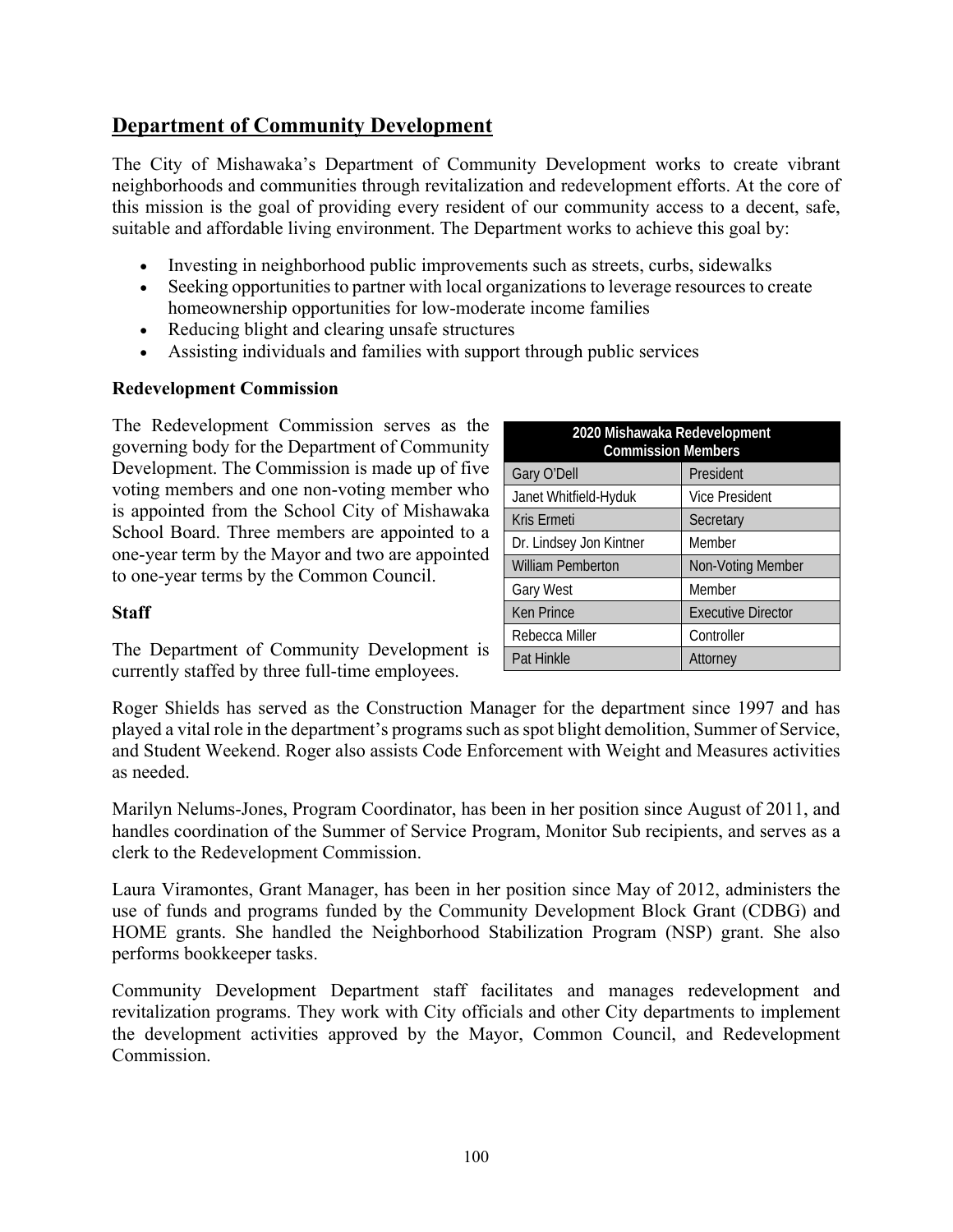In addition to the work done by the Community Development Department, the Mishawaka Housing Authority operates public housing in Mishawaka as well as not for profit housing designed to address the housing needs of low and moderate-income people. Housing agencies offer other services to residents in the communities, such as legal help, employment training, youth activities, fair housing counseling and homeownership counseling.

## **Community Development Block Grant (CDBG)**

The City of Mishawaka Department of Community Development's programs, staff and administrative costs are funded predominantly by grants from the U.S. Department of Housing and Urban Development (HUD).

As a CDBG entitlement community, the City of Mishawaka receives annual grants from HUD to provide decent housing, a suitable living environment and expanded economic opportunities for low to moderate income residents. In 2020 \$479,928 in federal funds were allocated to focus on those directives, and we responded with the following programs: Spot Blight Elimination; Summer of Service, Owner-Occupied Home Rehabilitation; Public Infrastructure Improvements; and Public Service Agency funding.

The Community Development Department helps fund public agencies that provide services to Mishawaka residents. The following organizations were allocated a total of \$71,971.05 in CDBG funds in Program Year 2020.

| <b>CDBG Public Agency Funding 2019</b>   |          |  |
|------------------------------------------|----------|--|
| <b>YWCA Domestic Violence Program</b>    | \$12,652 |  |
| REAL Services Adult Guardianship Program | \$10,000 |  |
| Boys and Girls Club                      | \$20,000 |  |
| Mishawaka Food Pantry                    | \$20,000 |  |
| United Way Kindergarten Program          | \$8,739  |  |

Due to the COVID-19 pandemic all of the

regular programs/ projects funded annually with CDBG Funds were stalled for most of program year 2020.

In April 2020, the Coronavirus Aid, Relief and Security Act (CARES Act) went into effect and City of Mishawaka was awarded \$282,298 CDBG-CV funds by the Department of Housing and

Urban Development for public services to prevent, prepare, and respond to the challenges our community is facing due to the pandemic. The following organizations were allocated the \$282,298 to assist individuals and families residing in the City of Mishawaka Residents with Food, Supplies, Protective Equipment, Utility and Rent Assistance.

| <b>CDBG-CV Funds</b>                    |          |  |
|-----------------------------------------|----------|--|
| <b>YWCA</b>                             | \$27,861 |  |
| <b>Real Services Food Assistance</b>    | \$75,000 |  |
| <b>Real Services Rental/ Utilities</b>  | \$75,000 |  |
| Boys and Girls Club Food/ Supplies      | \$39,437 |  |
| Mishawaka Food Pantry                   | \$15,000 |  |
| Mishawaka Food Pantry - Rent Assistance | \$15,000 |  |
| <b>School City Food Assistance</b>      | \$35,000 |  |

An additional allocation of \$295,210 was awarded to The City of Mishawaka for the growing effects of COVID-19. As with all federal funding there is requirement statutes and regulations for the use of the funding. We anticipate that this funding will be allocated/programmed in early 2021.